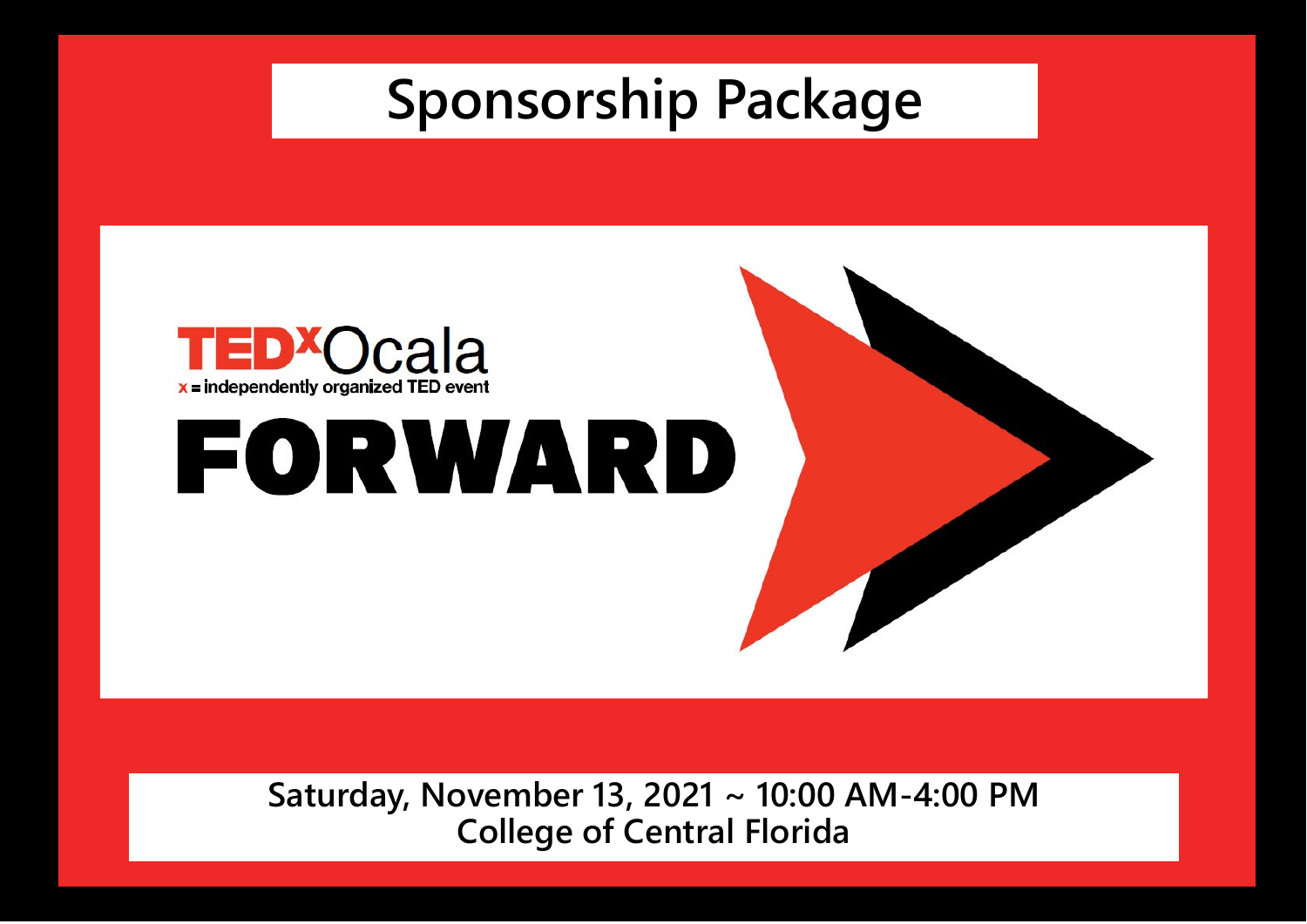Dear Sponsor,

It is a privilege for me to take this opportunity to thank you for considering our sponsorship opportunities for TEDxOcala.

TEDxOcala is a not-for-profit conference which is an independently organized TED event. This is our seventh year and with your generous support, our aim is to create a first-class event to showcase ideas worth sharing in our community and with the global TED community.

#### **There are many reasons to partner with us including:**

- You believe in bringing together organizations and individuals who want to be change agents surrounding remarkable thinking and ideas.
- You want to leverage ideas, technologies, design and education to help create a better future.
- You think it is important to invest in your local community to support innovation and the power of "ideas."

#### *We are delighted with your willingness to collaborate with us.*

TEDxOcala is organized by local volunteers who care deeply about creating a better future for our community. We receive funding from leading individuals and organizations in Ocala who believe in the power of ideas to change the world and our community. In exchange, we provide promotional benefits and immense gratitude to each of our partners.

Financial contributions to TEDxOcala are applied directly to our event production costs. We are also grateful for the countless hours that our volunteers are dedicating to bring this event to life.

Thank you very much for your time and support. We are looking forward to making this experience memorable and an event we can all be proud of.

Kindest Regards,

**Manal Fakhoury Curator** TEDxOcala www.TEDxOcala.com

TEDxOcala would be proud to partner with **forward**  thinking organizations that embrace new ideas, and are conscious about improving the quality of life in our communities. Furthermore, we are in search for sponsors who believe in the TEDxOcala mission of inspiring Ideas Worth Spreading.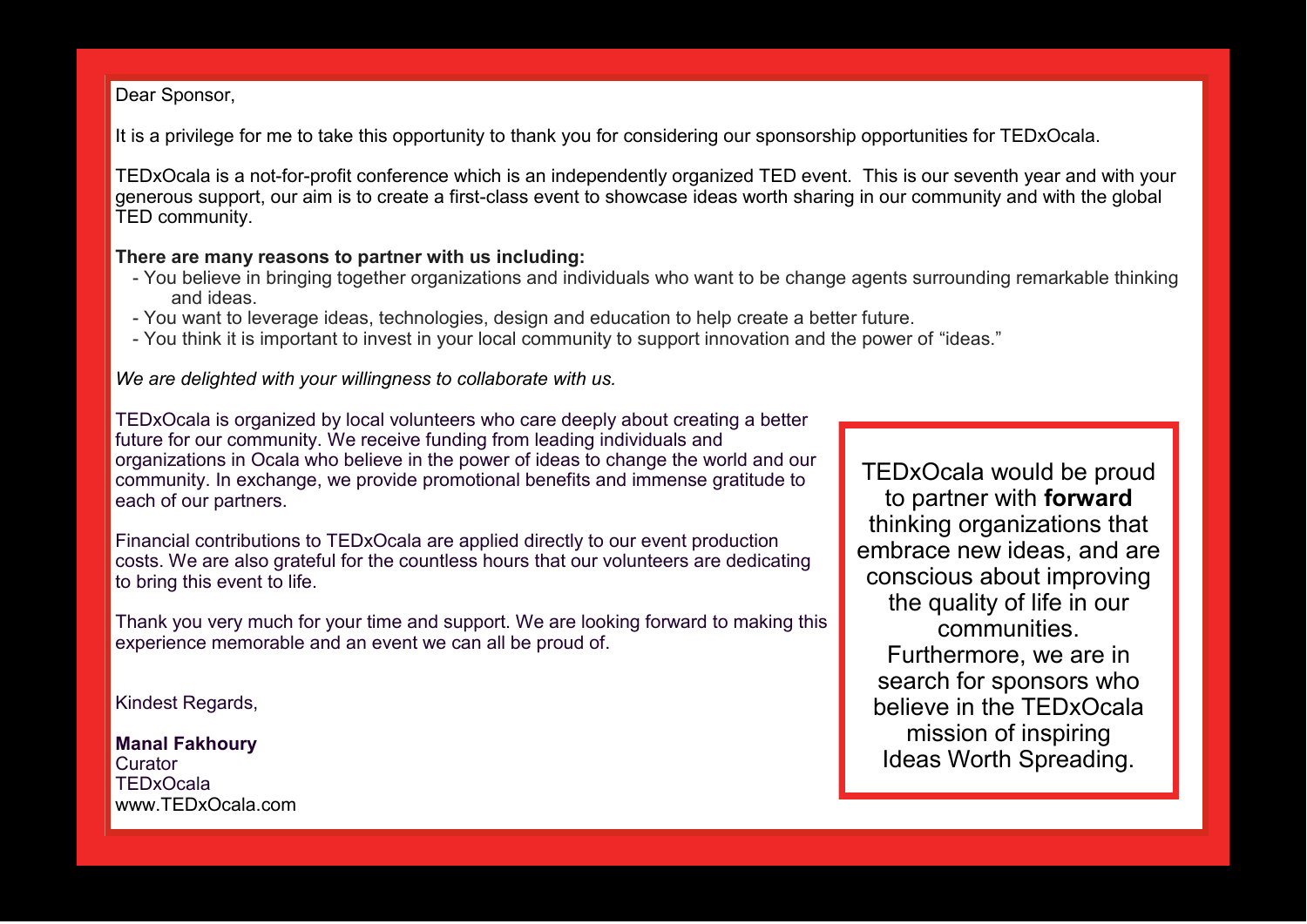### **SPONSORSHIP LEVELS**



| <b>Forms of In-Kind Sponsors</b>   | <b>Opportunities</b> |
|------------------------------------|----------------------|
| <b>Lunch Catering</b>              | Gold                 |
| Printing                           | Gold                 |
| <b>T-shirt Design and Printing</b> | <b>Silver</b>        |
| <b>Photography</b>                 | <b>Silver</b>        |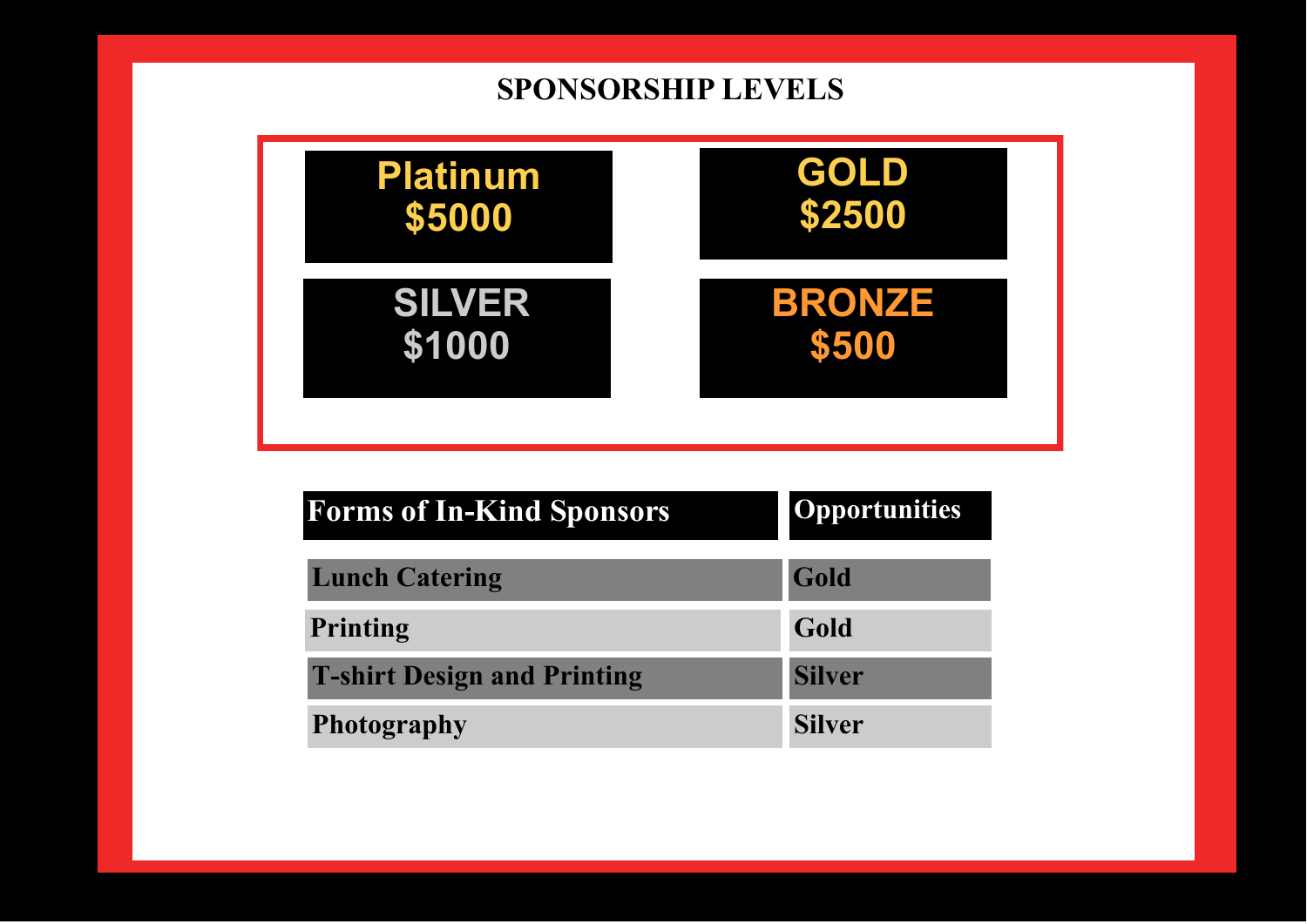#### **SPONSORSHIP LEVELS EXPLAINED**

## **Platinum ~ \$5000**

6 Complimentary Tickets 6 Complimentary TEDxOcala t-shirts Video on social media about the sponsorship Logo on branded items (ex. Of possible items: pens, bags, notebooks) Logo on virtual and printed program Placement of company logo on slide before and after the show, as well as during breaks Opportunity to place promotion material in the attendee gift bags Logo placement on website with link to website and description to company Visual thank you at your place of business



*Company Banner at entrance of event as Gold Sponsor*

*4* Complimentary Tickets

4 Complimentary TEDxOcala t-shirts

Logo on virtual and printed program

Placement of company logo on slide before and after the show, as well as during breaks

Opportunity to place promotion material in the attendee gift bags Logo placement on website with link to website and description to company

Logo appears on pre-roll credits at the end of each TEDx video

Logo placement on some of our event branded items

Visual thank you at your place of business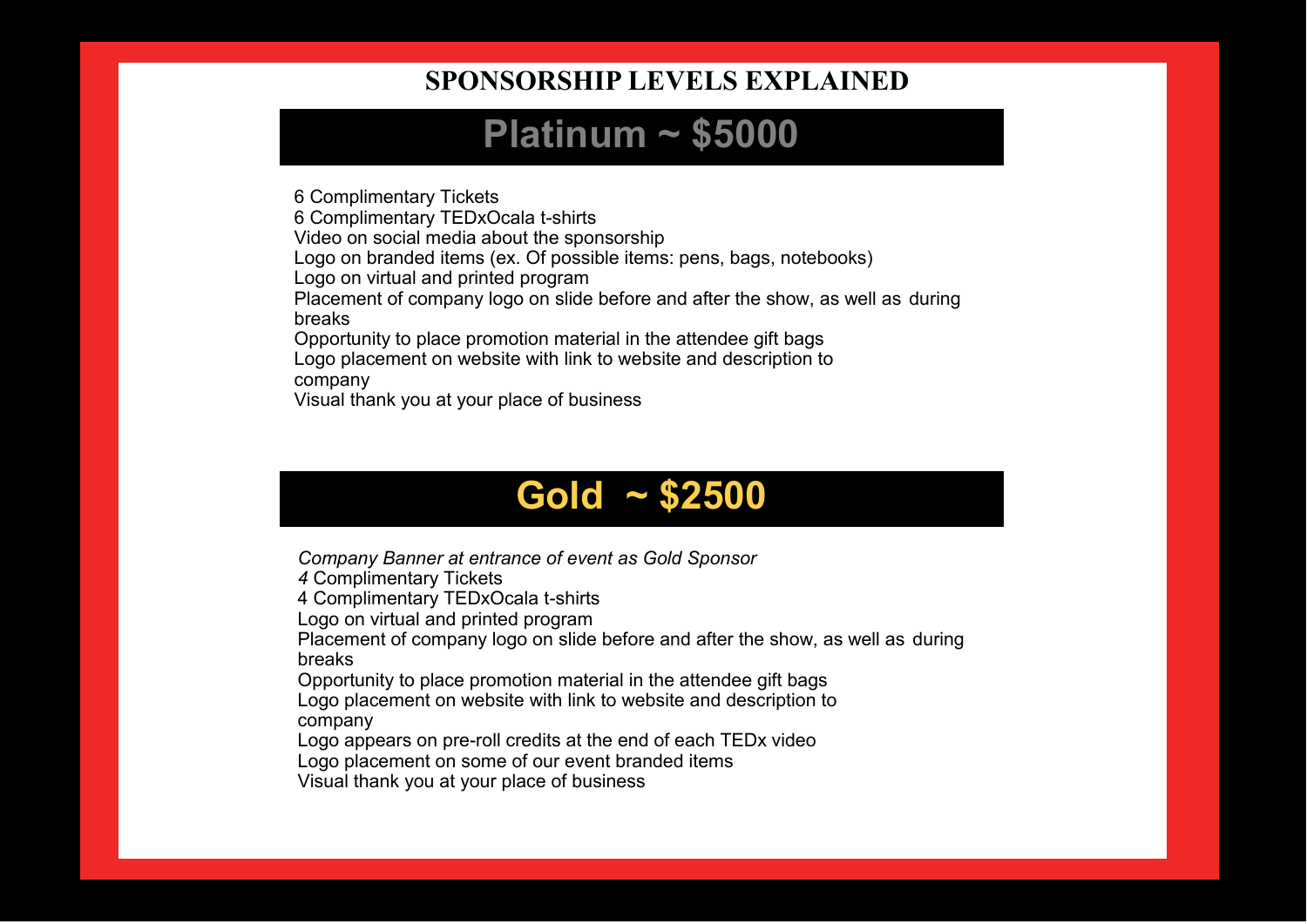#### **SPONSORSHIP LEVELS EXPLAINED, Conti.**

## **SILVER ~\$1000**

2 Complimentary Tickets 2 Complimentary TEDxOcala t-shirts Logo on virtual and printed program Placement of company logo on slide before and after the show, as well as during breaks Opportunity to place promotion material in the attendee gift bags Logo placement on website with link to website Logo placement on some of our event branded items

## **BRONZE ~\$500**

1Complimentary Ticket 1 Complimentary TEDxOcala t-shirt Name on virtual and printed program Name of company listed on slide before and after the show, as well as during breaks Opportunity to place promotion material in the attendee gift bags

# TED<sup>X</sup>Ocala

 $x =$  independently organized TED event